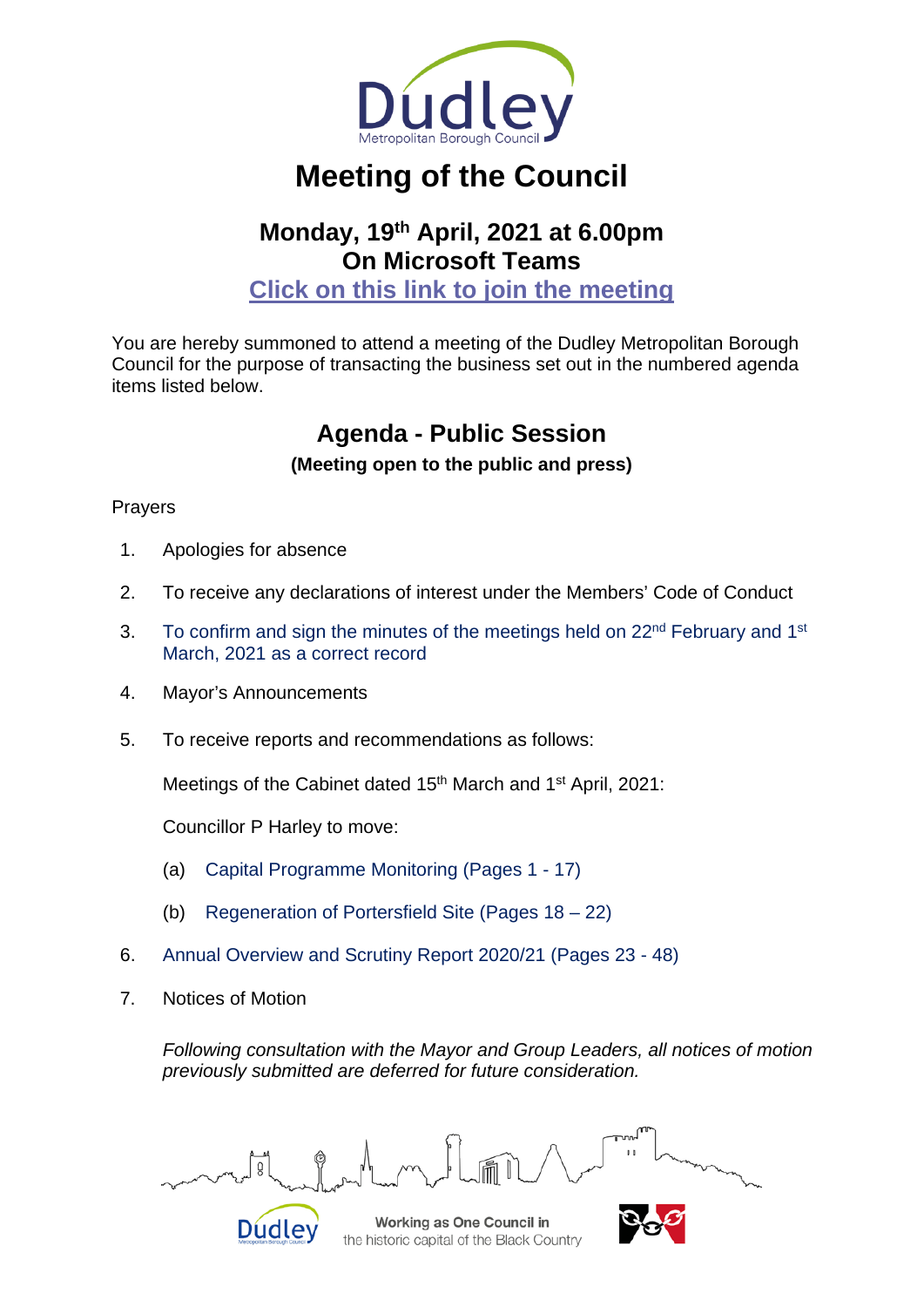- 8. Questions from Members under Council Procedure Rule 11.
- 9. To consider any business not on the agenda which by reason of special circumstances the Mayor is of the opinion should be considered at the meeting as a matter of urgency under the provisions of the Local Government Act 1972.

ee/oc

**Chief Executive Dated: 8th April, 2021**

**Distribution**:

All Members of the Council